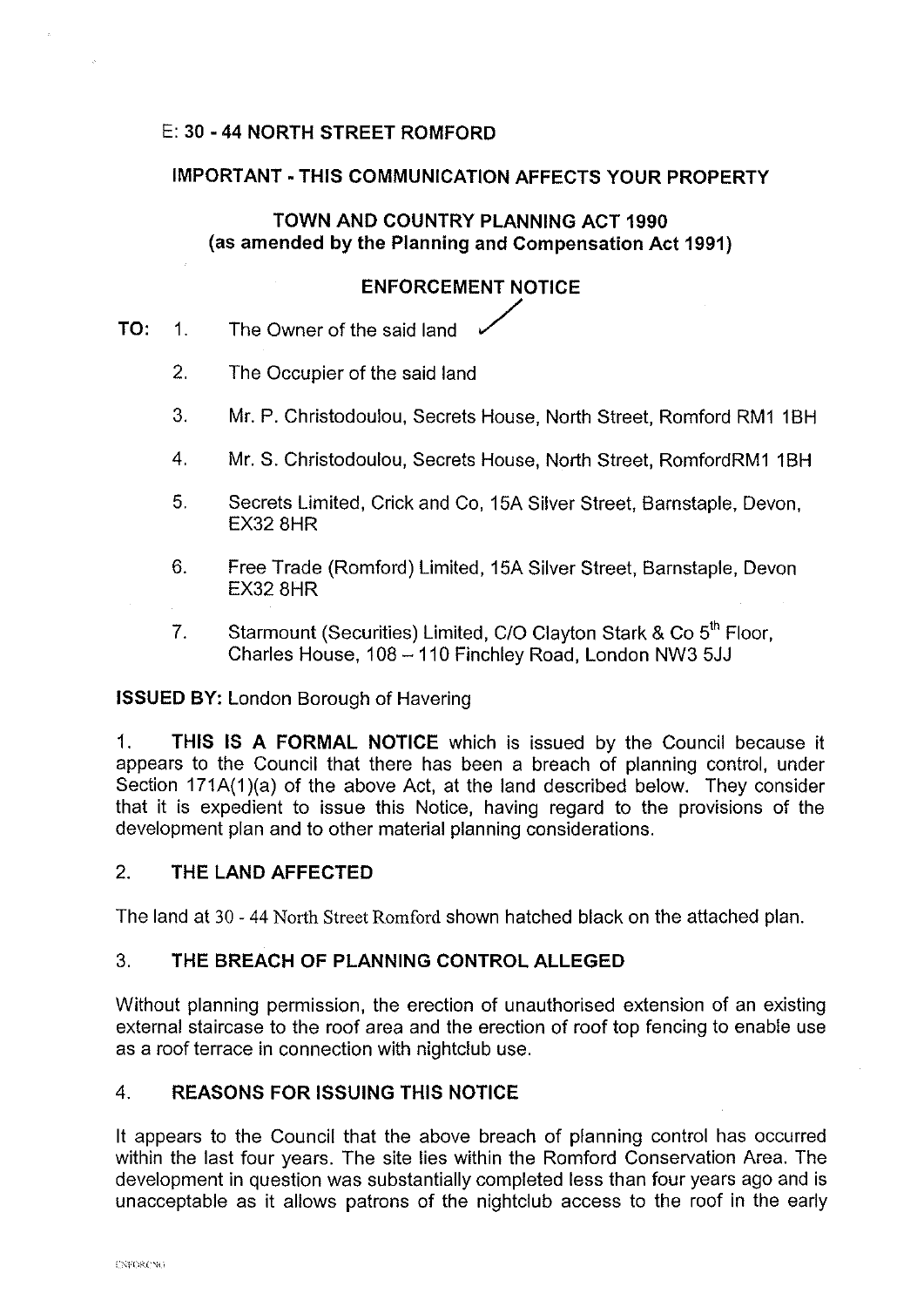hours of the morning and would result in noise and disturbance and would adversely impact on the amenities of existing and future residential occupiers in close proximity.

I The Council do not consider that planning permission should be given, because planning conditions could not overcome these problems. It is contrary to development plan policies and does not enhance or improve the character and appearance of the local area. The Policies are ROM10 of the Unitary Development Plan and Policies DC23 and DC61 of the Development Control Policies Development Plan Document , Policy ROM8 of the Romford Action Plan Submission Development Plan Document and Supplementary Planning Guidance on Entertainment Uses in Romford Town Centre.

# 5. **WHAT YOU ARE REQUIRED TO DO**

(i) Remove the unauthorised staircase extension to the roof area which extends the existing staircase

Time for compliance: 3 months from the effective date of this notice.

(ii) Remove the erection of the unauthorised roof top fencing

Time for compliance: 3 months from the effective date of this notice

(iii) Remove all lighting, benches, tables and chairs and all other materials that give the site the appearance of a roof terrace

Time for compliance: 3 months from the effective date of this notice

(iv) Remove all rubbish, rubble, machinery, apparatus, equipment brought onto the land associated with the use of the roof terrace and the unauthorised erection of the staircase and fencing and resulting from compliance with requirements (i) to (iii) above

Time for compliance: 3 months from the effective date of this notice. 6. **WHEN THIS NOTICE TAKES EFFECT** 

This Notice takes effect on 3rd November 2008, unless an appeal is made against it beforehand

Dated: 12<sup>th</sup> September 2008

Signed:

Authorised Officer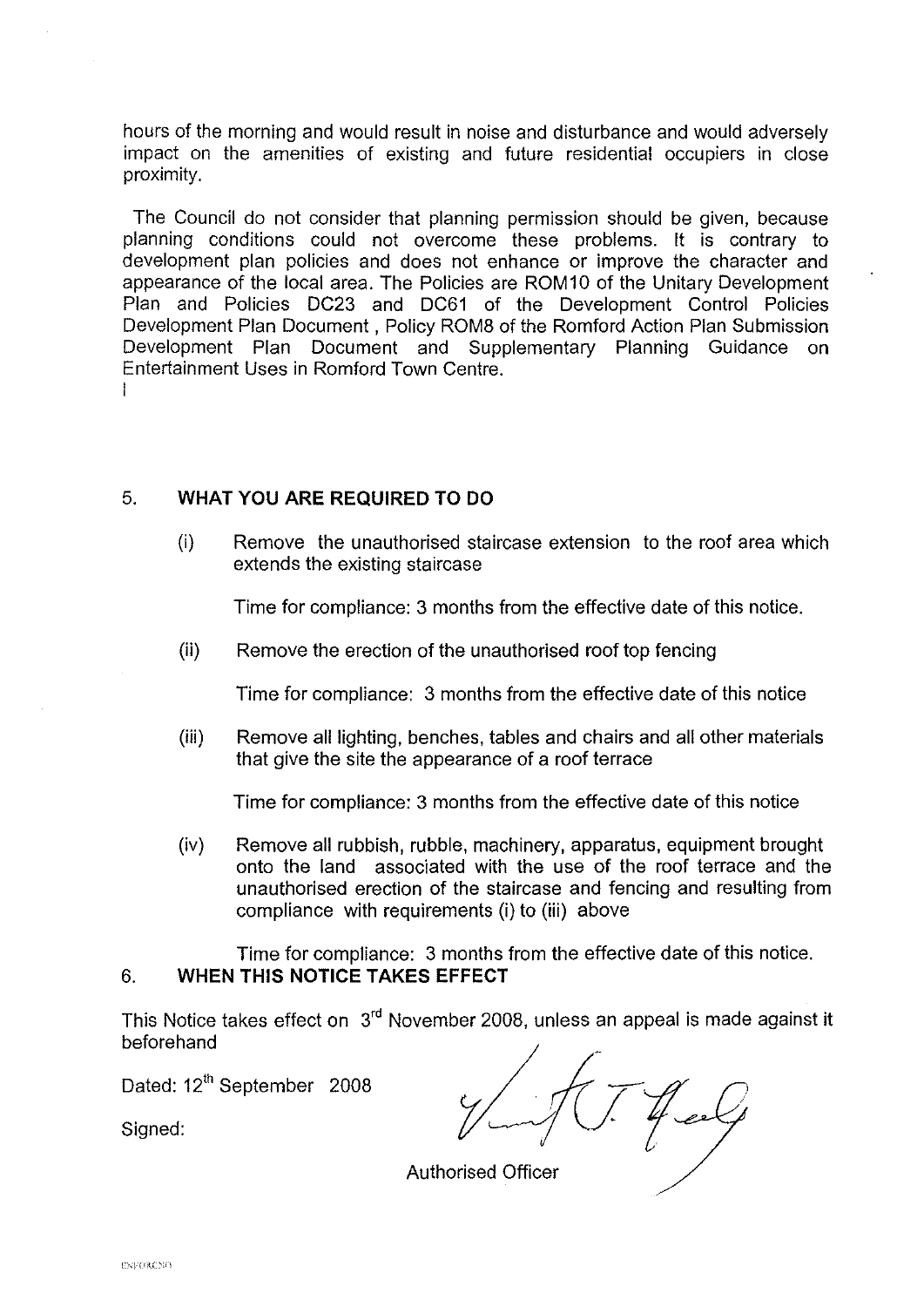on behalf of London Borough of Havering Town Hall Main Road Romford RM1 3B0

### **YOUR RIGHT OF APPEAL**

You can appeal against this Enforcement Notice to the Secretary of State by the 3<sup>rd</sup> November 2008. Further details are given in the attached explanatory note.

#### **WHAT HAPPENS IF YOU DO NOT APPEAL**

If you do not appeal against this Enforcement Notice, it will take effect on  $3<sup>rd</sup>$ November 2008 and you must then ensure that the required steps for complying with it, for which you may be held responsible, are taken within the period specified in the Notice.

#### **FAILURE TO COMPLY WITH AN ENFORCEMENT NOTICE WHICH HAS TAKEN EFFECT CAN RESULT IN PROSECUTION AND/OR REMEDIAL ACTION BY THE COUNCIL.**

# **EXPLANATORY NOTES**

### **STATUTORY PROVISIONS**

A summary of Sections 171A, 1718 and 172 to 177 of the Town and Country Planning Act 1990 (as amended) is enclosed with this Notice.

### **YOUR RIGHT OF APPEAL**

You can appeal against this Notice, but any appeal must be in writing and received, or posted (with the postage paid and properly addressed) in time to be received in the ordinary course of the post, by the Secretary of State before 3<sup>rd</sup> November 2008. The enclosed booklet "Enforcement Appeals - A guide to Procedure" sets out your rights. Read it carefully. If you appeal you should use the enclosed appeal forms. Two copies are for you to send to the Secretary of State if you decide to appeal. The other is for you to keep as a duplicate for your own records. You should also send the Secretary of State a copy of the Enforcement Notice.

#### **GROUNDS OF APPEAL**

The grounds of appeal are set out in Section 174 of the Town and Country Planning Act 1990 and are also set out on pages 2 - 5 the enclosed appeal forms.

### **PLANNING APPLICATION FEE**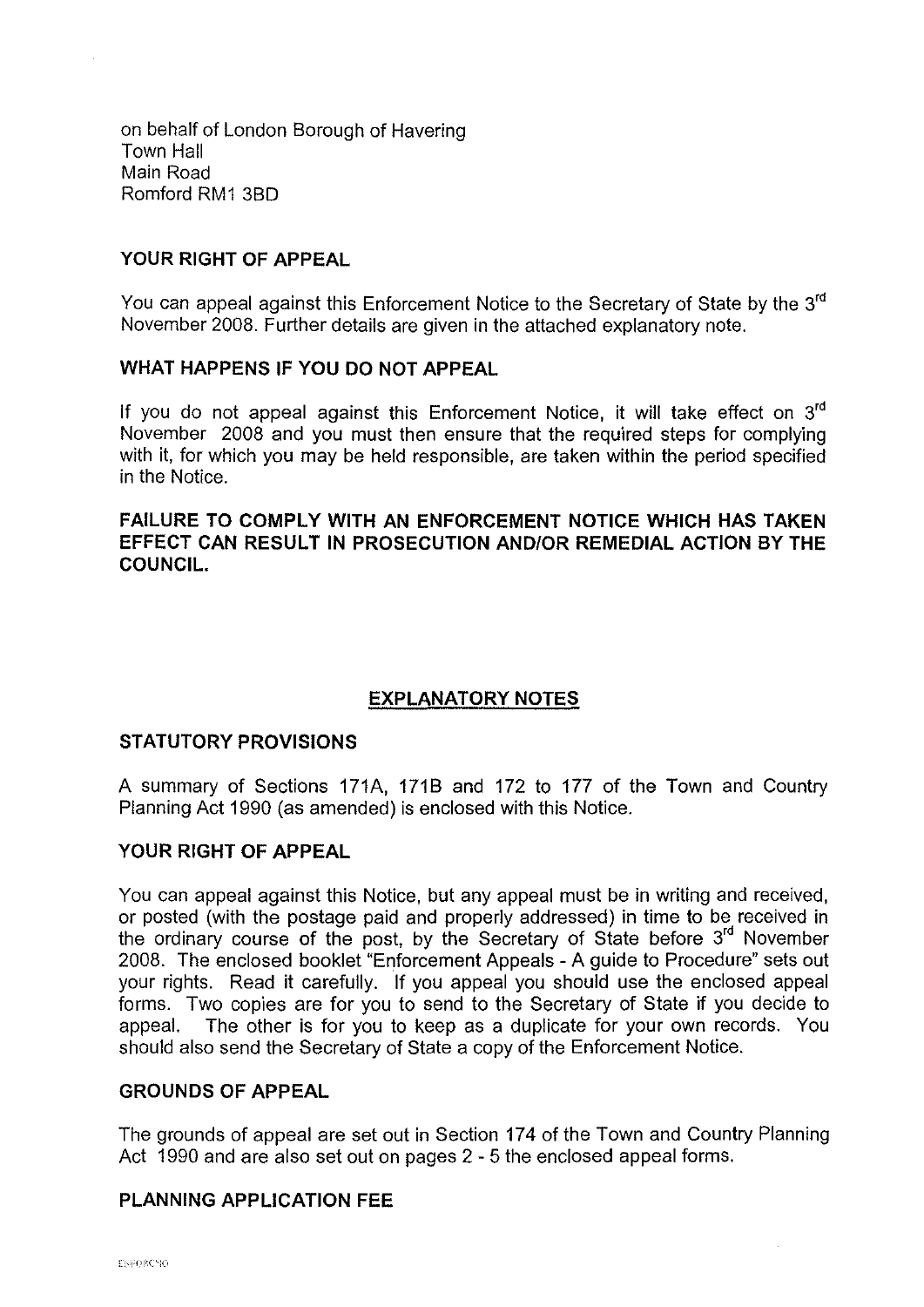Should wish to appeal on ground (a) - that planning permission should be granted for the unauthorised development - then a fee of £170.00 is payable both to the Secretary of State and to the Council. If the fees are not paid then that ground of appeal will not be valid.

# **STATEMENT ON GROUNDS OF APPEAL**

You must submit to the Secretary of State, either when giving notice of appeal or within 14 days from the date on which the Secretary of State sends him a notice so requiring him, a statement in writing specifying the grounds on which you are appealing against the enforcement notice and stating briefly the facts on which you propose to rely in support of each of those grounds.

### **RECIPIENTS OF THE ENFORCEMENT NOTICE**

The names and addresses of all the persons on whom the Enforcement Notice has been served are:

- 1. The Owner of the said land /
- 2. The Occupier of the said land
- 3. Mr. P. Christodoulou, Secrets House, North Street, Romford RM1 1BH
- 4. Mr. S. Christodoulou, Secrets House, North Street, Romford RM1 !BH
- 5. Secrets Limited, Crick and Co, 15A Silver Street, Barnstaple, Devon, EX32 8HR
- 6. Free Trade (Romford) Limited, 15A Silver Street, Barnstaple, Devon EX32 8HR
- 7. Starmount (Securities) Limited, C/O Clayton Stark & Co 5<sup>th</sup> Floor, Charles House, 108 - 110 Finchley Road, London NW3 5JJ

 $\zeta_2 = \lambda^2$